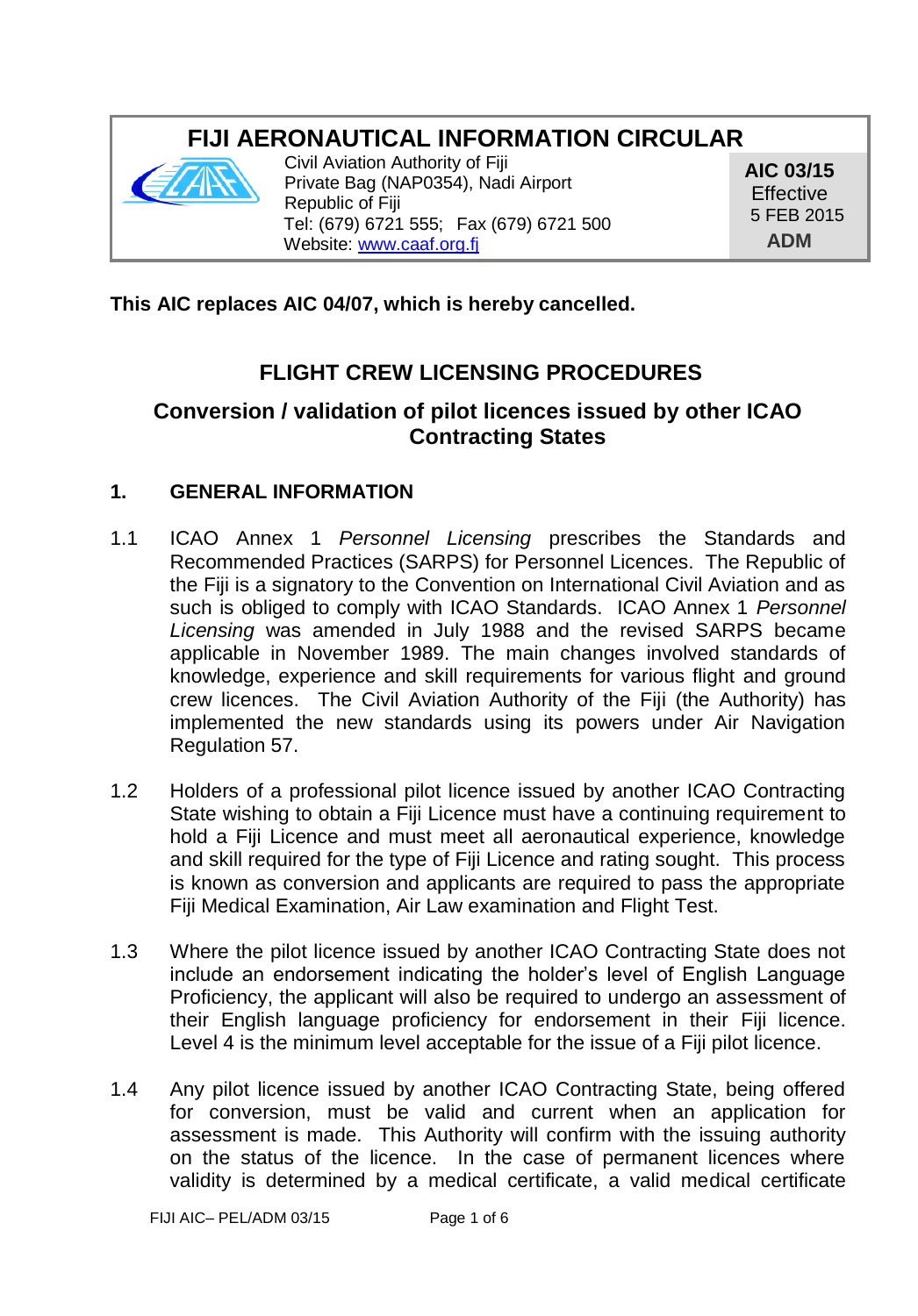must also be produced. Currency must be shown by production of the holder's personal flying logbook. Conversion terms provided on the basis of a temporary airman's certificate or licence will be provisional only.

- 1.5 Applicants for the issue of a Fiji pilot licence must undergo a medical examination conducted by a Authorised Medical Assessor. This process is detailed in the AIC for *Medical Standards, Tests and Certification*. The periods of validity of the medical assessments are outlined in paragraph 6.1 of this AIC.
- 1.6 Each application for conversion will be assessed individually, which the Authority may vary in particular circumstances. This will depend on the level of conformity shown for the issuing State in the Supplement to Annex 1, or other ICAO documents.
- 1.7 CAAF will accept passes for a professional pilot licence and Instrument Rating examinations provided that all passes in the required subjects have been obtained from the same country and that the country is an ICAO Contracting State.

### **2. PROFESSIONAL PILOT LICENCE (AEROPLANES)**

- 2.1 *The holder of a Commercial Pilot Licence (Aeroplanes) or an Airline Transport Pilot Licence (Aeroplanes) issued by another ICAO Contracting State, applying for a Fiji Commercial Pilot Licence (Aeroplanes) must: -*
- 2.1.1 Pass a Fiji Class 1 Medical as per 1.5;
- 2.1.2 Pass a Fiji Air Law Examination; and
- 2.1.3 Pass the Foreign Licence Conversion Check (FLCC) flight as specified in the appropriate form in the PL104 series. Where an applicant holds type ratings on more than one type currently operating in Fiji, the FLCC flight will normally be undertaken in the most complex aircraft. If the FLCC flight is undertaken in a less complex aircraft, then the more complex aircraft type rating(s) will not necessarily be converted to the Fiji licence. Requirements can be established with the Authority at the time of application and made known to the applicant.

#### 2.2 *The holder of an Airline Transport Pilot Licence (Aeroplanes) issued by another ICAO Contracting State, applying for a Fiji Airline Transport Pilot Licence (Aeroplanes) must: -*

2.2.1 Present evidence to the Authority that the Foreign Airline Transport Pilot Licence was issued by the ICAO Contracting State following a flight test on an aircraft certified by the manufacturer to be operated with a co-pilot.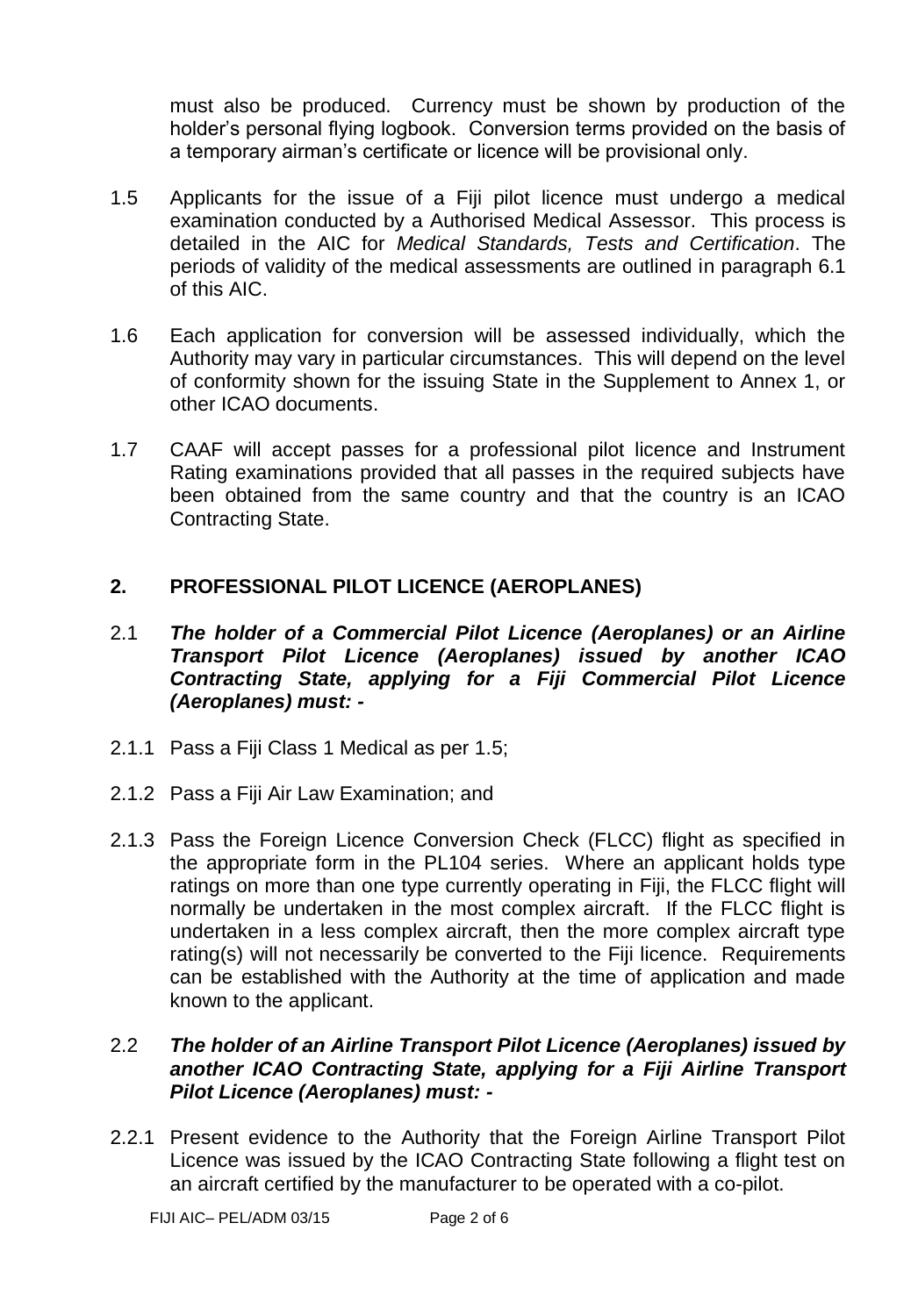- 2.2.2 Pass a Fiji Class 1 Medical as per 1.5;
- 2.2.3 Pass a Fiji Air Law Examination; and
- 2.2.4 Pass the Foreign Licence Conversion Check (FLCC) Flight as specified in the appropriate form in the PL104 series. This will include the requirements for a Command Instrument Rating.

The FLCC Flight shall be conducted in a multi-enginned aeroplane certificated by the manufacturer to be operated with a co-pilot. Where the FLCC Flight is conducted in an aeroplane not certificated to be operated with a co-pilot the Licence issued shall be limited to a Commercial Pilot Licence (Aeroplane).

### **3. PROFESSIONAL PILOT LICENCE (HELICOPTERS**)

#### 3.1 *The holder of an Airline Transport Pilot Licence (Helicopters) issued by another ICAO Contracting State, applying for a Fiji Airline Transport Pilot Licence (Helicopters) must -*

- 3.1.1 Present evidence to the Authority that the foreign Airline Transport Pilot Licence was issued by the ICAO Contracting State following a flight test on a helicopter certified by the manufacturer to be operated with a co-pilot.
- 3.1.2 Pass a Fiji Class 1 Medical as per 1.5;
- 3.1.3 Pass a Fiji Air Law Examination; and
- 3.1.3 Pass the Helicopter Foreign Licence Conversion Check Flight as specified in the appropriate form in the PL104 series.

The FLCC Flight shall be conducted in a helicopter certificated by the manufacturer to be operated with a co-pilot. Where the FLCC Flight is conducted in a helicopter not certificated to be operated with a co-pilot the Licence issued shall be limited to a Commercial Pilot Licence (Helicopter).

#### 3.2 *The holder of a Commercial Pilot Licence (Helicopters) issued by another ICAO Contracting State, applying for a Fiji Commercial Pilot Licence (Helicopters) must*: -

- 3.2.1 Pass a Fiji Class 1 Medical as per 1.5;
- 3.2.2 Pass a Fiji Air Law Examination; and
- 3.2.3 Pass the Helicopter Foreign Licence Conversion Check Flight as specified in the appropriate form in the PL104 series.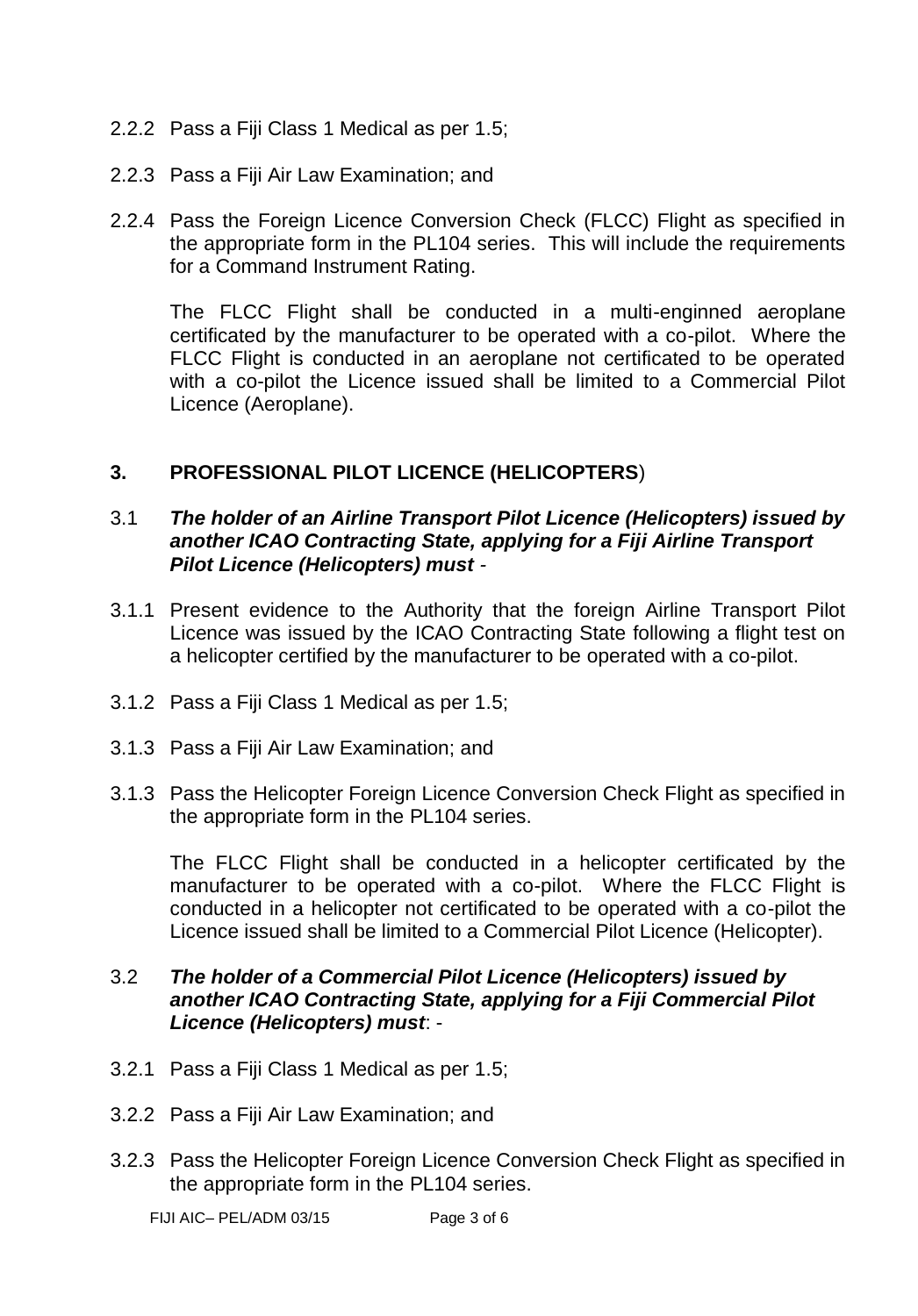The FLCC Flight shall be conducted in a helicopter type not required to be operated with a co-pilot.

# **4. PRIVATE PILOT LICENCE**

- 4.1 The holder of a valid Private Pilot Licence (PPL) from another ICAO Contracting State may, subject to certain limitations, act as a pilot of Fiji registered aircraft, as appropriate to the licence, for purposes other than public transport, aerial work or any flight for which the holder would be remunerated. The licence holder must apply using CAAF form PL 101, to the Authority's Air Safety Department for a Certificate of Validation entitling the holder to exercise the privileges of the foreign licence in the circumstances mentioned above.
- 4.2 Should the holder of a valid PPL or higher licence issued by another ICAO Contracting State require only a Fiji PPL, the licence to be converted should be forwarded to the Licensing Officer together with the personal flying logbook so that an assessment of experience, knowledge and skill may be made.

# **5. VALIDATION**

- 5.1 Holders of professional pilot licences issued by other ICAO Contracting States wishing to fly Fiji registered aircraft without being in possession of an appropriate Fiji licence may apply using CAAF form PL 101, for a validation of their foreign licence for a period not more than 28 days for specific purposes such as training and/or checking for the issue of a Fiji licence or a ferry flight from Fiji to an overseas destination. A period longer than 28 days may be authorised to enable the licence holder to convert an ICAO licence issued by another Contracting State to a Fiji licence.
- 5.2 The Authority will require that the applicant authorises the Authority, on the application for validation, to seek confirmation of the application data from the authority that issued the foreign licence. The Authority will check with the issuing authority to confirm the licence status.
- 5.3 The following documents are required to be produced upon submission for an application for validation:
	- 1. Valid Foreign Pilot's Licence with associated ratings.
	- 2. Valid Foreign Medical Certificate.
	- 3. Up to date personal Flying Log Book (s) detailing flying experience.
	- 4. Passport or Birth Certificate together with a Photo ID
	- 5. Police Clearance
	- 6. Police clearance from the State that issued the pilot licence.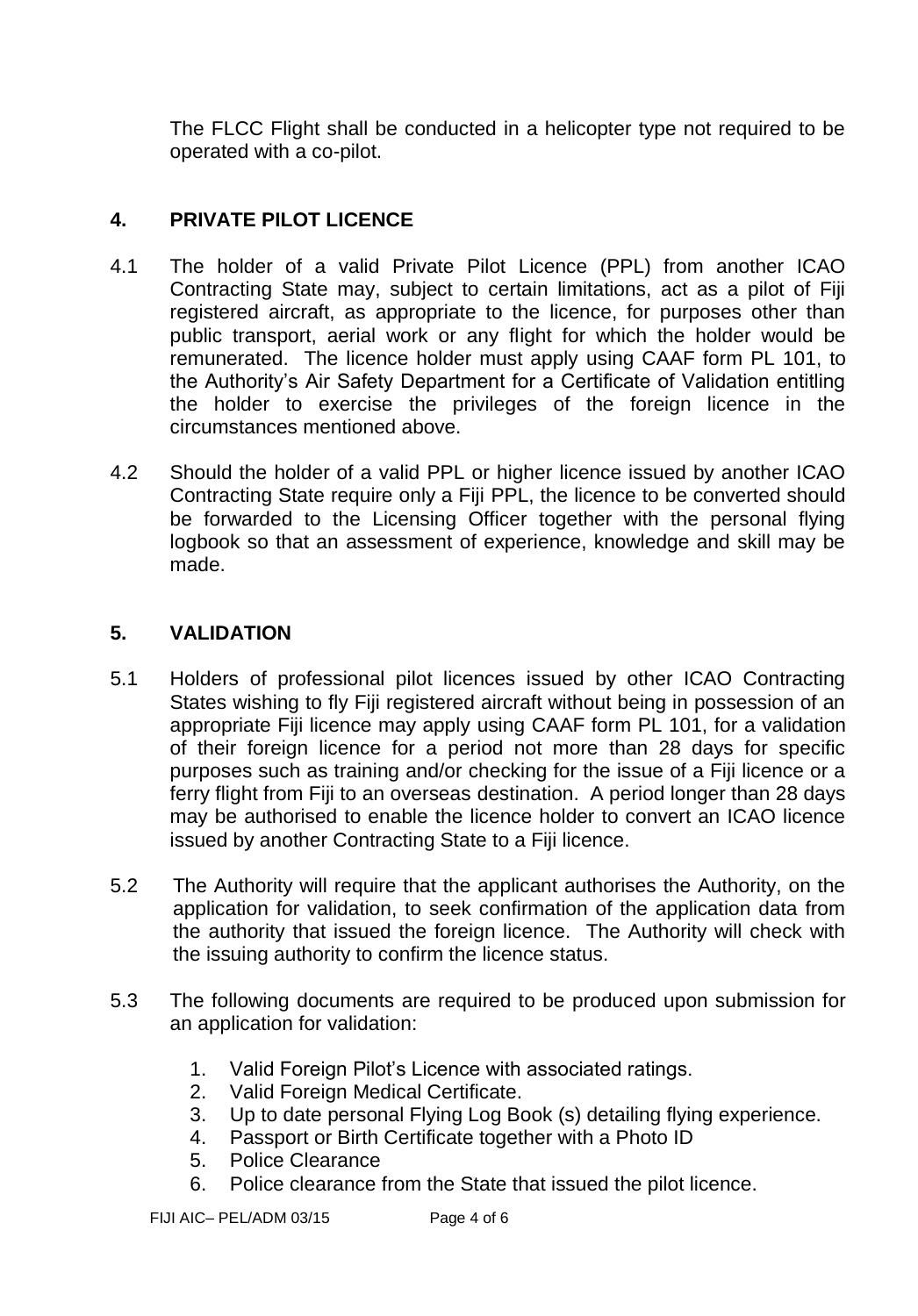### **6. MAXIMUM PERIODS OF VALIDITY**

6.1 In the table below are the maximum periods of validity of various licences, ratings and medical assessments. In some instances, accredited medical opinion will reduce the period of validity of an individual medical assessment.

| <b>LICENCE CLASS</b><br>OR RATING TYPE              | <b>MAXIMUM</b><br><b>PERIOD</b><br>OF<br><b>VALIDITY</b> | <b>MEDICAL</b><br><b>ASSESSMENT</b><br><b>CLASS</b> | <b>PERIOD OF</b><br><b>VALIDITY OF</b><br><b>MEDICAL</b><br><b>ASSESSMENT</b> |                       |
|-----------------------------------------------------|----------------------------------------------------------|-----------------------------------------------------|-------------------------------------------------------------------------------|-----------------------|
|                                                     |                                                          |                                                     | <b>Under the</b><br>Age of 40                                                 | Over the<br>age of 40 |
| <b>Flying Training</b><br>Permit (FTP)              | 24 months                                                | $1$ or $2$                                          | 24<br>months                                                                  | 12<br>months          |
| PPL(A)                                              | 24 months                                                | 1 or 2                                              | 24<br>months                                                                  | 12<br>months          |
| PPL(H)                                              | 24 months                                                | 1 or $2$                                            | 24<br>months                                                                  | 12<br>months          |
| CPL(A)                                              | 6 months                                                 | 1                                                   | 12<br>months                                                                  | 6<br>months           |
| CPL(H)                                              | 6 months                                                 | 1                                                   | 12<br>months                                                                  | 6<br>months           |
| ATPL(A)                                             | 6 months                                                 | 1                                                   | 12<br>months                                                                  | 6<br>months           |
| ATPL(H)                                             | 6 months                                                 | 1                                                   | 12<br>months                                                                  | 6<br>months           |
| <b>Flight Engineer</b>                              | 12 months                                                | 1                                                   | 12<br>months                                                                  | 6<br>months           |
| <b>Aircraft Rating</b>                              | 6 months                                                 |                                                     |                                                                               |                       |
| <b>Instrument Rating</b>                            | 13 months                                                | 1                                                   |                                                                               |                       |
| <b>Flight Instructors</b><br>Rating (FI)            | 12 months                                                | 1                                                   |                                                                               |                       |
| FI Certificate of Test                              | 25 months                                                |                                                     |                                                                               |                       |
| <b>Assistant Flight</b><br>Instructors Rating (AFI) | 12 months                                                | 1                                                   |                                                                               |                       |
| <b>AFI Certificate of Test</b>                      | 13 months                                                |                                                     |                                                                               |                       |

6.2 Special rules apply to those licence holders who have attained their  $60<sup>th</sup>$ birthday. Details are available from the Authority's Air Safety Department.

# **7. RENEWALS**

7.1 All flight crew members who are holders of licences, ratings and approvals issued by the Authority are reminded that the renewal process should be **COMPLETED** at least seven working days prior to the expiration date of the document's validity.